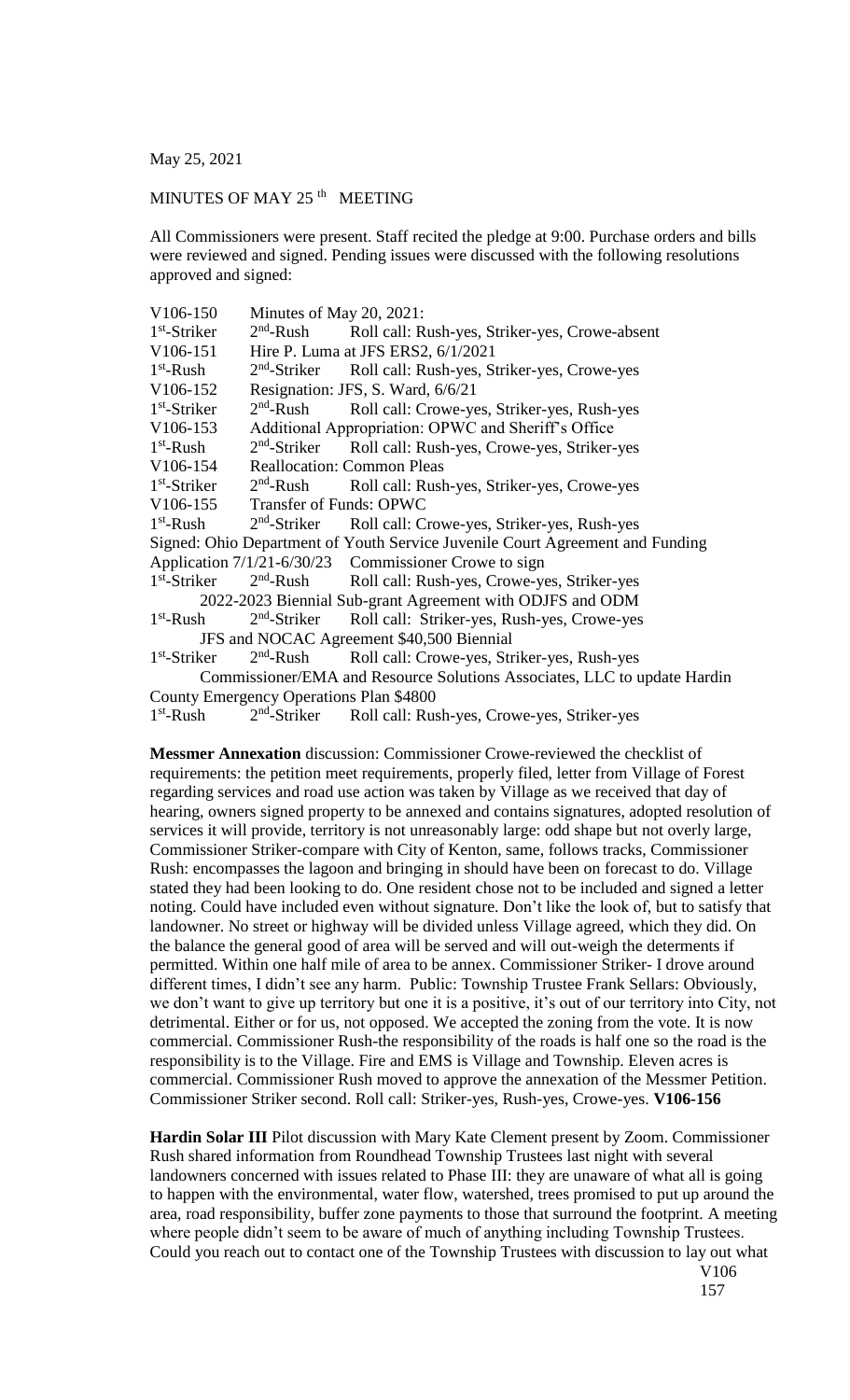all is going to happen so they are better prepared to talk to the residents. Who is responsible for issues, marsh ground, lighter traffic deterioration and repairs? No one seems to have a good handle on how you are proceeding. Mary Kate agreed to reach out to the Trustees and had already reached out to the Roundhead Trustees with phases of the project. Commissioner Crowe-they should be reaching out to you. Commissioner Rush will email Mary Kate information for McDonald and Roundhead Township contacts. Commissioner Crowe: Pilot discussion, we have a decision to make on the Pilot and should entertain continuing same as I and II. Commissioner Striker moved to accept/approve the \$9000 PILOT payments, Commissioner Rush second. Roll call: Rush-yes, Striker-yes, Crowe-yes. **V106-147** Mary Kate-thank you for bringing to our attention.

Sharon Huston, **Hardin Hills Administrator**, updated that five nurses will not get the Covid Vaccine, 15 employees need replaced. She feels a need to do a wage increase to be competitive. Last increase was half the staff January 2020 and the other half of the staff was June 2020. Cost to run the week to cover was \$9,607 for 61 residents. This is only a shortterm solution. Monthly cost to increase is \$8,739.70. She proposed an increase for LPN's \$1.50 and RN's \$2.00 per hour. Premium Pay of \$3.00 per hour for May 23-July 17 an additional \$35,142 per pay. Commissioner Crowe-we are not at the break-even point. We have a date we are going to run out of money. If we give this increase, we move faster toward that date. More residents or a higher day rate to break even. Sharon-Jan 1, 2019 ending balance was \$579,272, that's what I started with. I took out wage increase and premium pay and civil penalty equals, with no census increase, left \$1,052,000. She believes that will met this hurdle and succeed. We need enough staff. The COVID vaccine is the right thing to do. Commissioner Striker-if we require staff to be vaccinated, should we require residents? Sharon-federal government says we can't make them take the vaccine. Not an option. CMS says we can't deny admitting. CARES amount changed since we met last week. The accountant did not include payroll expenses. Over \$900,000 has been spent related to COVID in one way or another. We can deduct the salary of Infectious Nurse and Educator/Training Nurse. No CARES Act funds left. September would be a month to look at moving funds from the reserve balance. If salaries increased, how soon can you get staffing back? If what she projects, the premium pay would be for four pay periods thru July 17, if ideal, we would recover positions with wage increase, new hires, and additional pay. Should be in a much better position by late summer. Commissioner Crowe-when we get at that point, with reserves we may be able to move things around, in favor of with the understanding at \$300,000 in reserves, how do we move forward? Sharon-this is a commitment. Commissioner Rush-if nothing changes and income remains the same, if we adopt the first proposal at \$2.00 and \$1.50 for nurses, what deficit monthly would you have? Sharon-\$110,000 approximate. Premium pay is about \$140,000 for the four pays. We have a strong history last year, we can achieve. CMS has been asked to reconsider lowering the money penalty and return our STNA program where we could hire the aides. Commissioner Crowe moved to extend the overtime resolution done last week until July 6 and authorize a \$3.00 per hour premium pay as submitted May 23, 2021 thru July 17 and salary increases for all staff as submitted by the Administrator effective this pay period May 23, 2021. Commissioner Striker second. Roll call: Striker-yes, Rush-yes, Crowe-yes. **V6-343, 344**. The ten staff members refusing the vaccine-how long do we give them? Or discipline? Commissioners approved May 31 with compliance or discipline. Commissioners are willing to work with but getting the vaccine is not negotiable.

Richard Lawson, **Maintenance Supervisor**, has the information been sent to the abatement company? Richard sent to Waibel who hired the third party to do the pipe repair. Commissioners asked for a written response from the abatement/repair company on their process. What dust is seen is the plaster that was cut into to get to the repair job. He will ask if test and results was/were done. This is a timed request. The crane is here placing the new roof top unit for Auditor. Blinds could be done the week of June 7 for first floor.

> V106 157